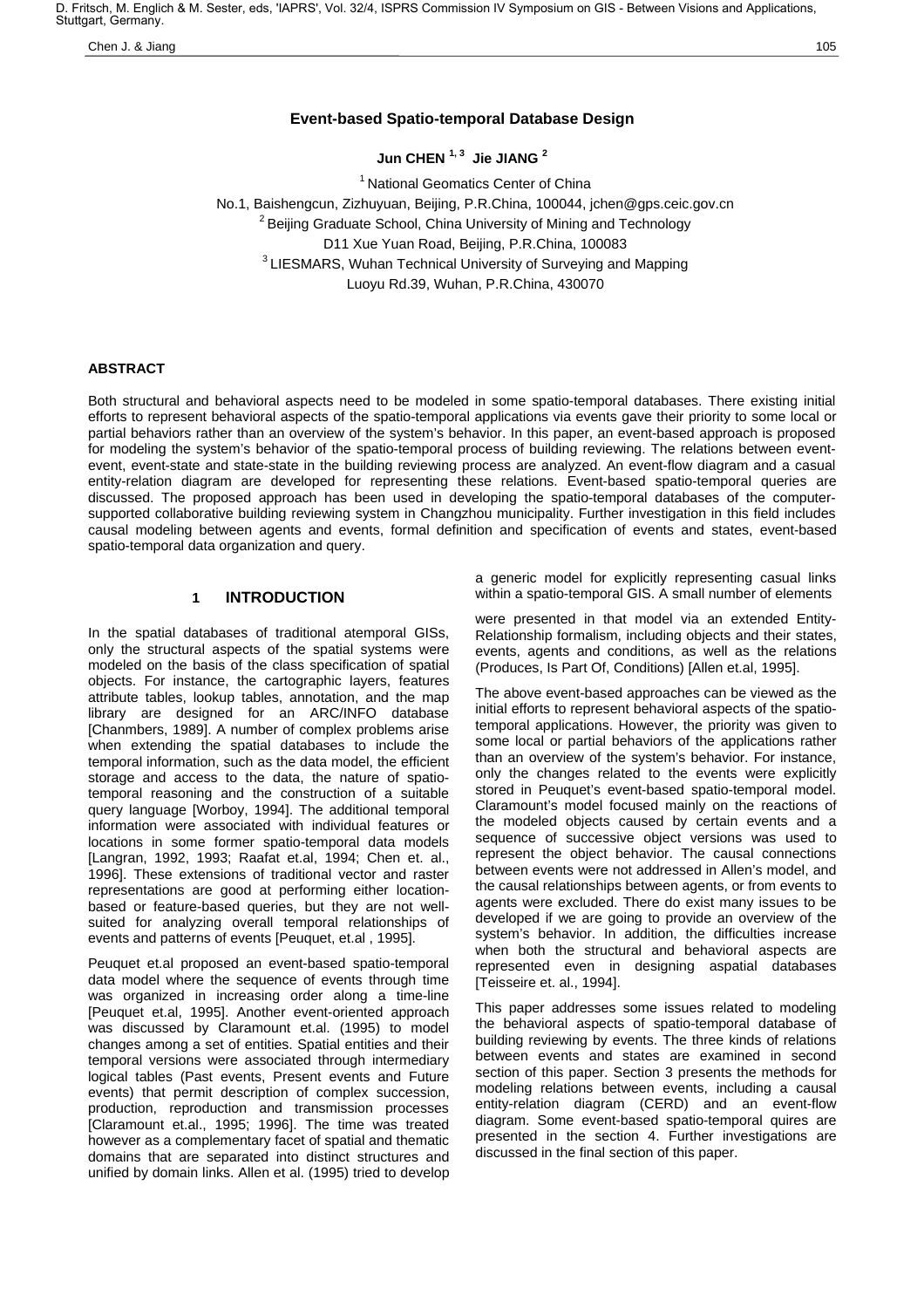106 IAPRS, Vol. 32, Part 4 "GIS-Between Visions and Applications", Stuttgart, 1998

### **2 RELATIONS BETWEEN EVENTS AND STATES IN BUILDING REVIEWING**

Building reviewing is a collaborative work by a group of urban planning staffs and land managers to review land use applications submitted by public agencies or private citizens, regarding new buildings or concerning existing building with or without change in their original functions. An application would be reviewed in a legally approved and sequential steps, requiring a quite long processing period from the submission to issuing the legal permits [Chen, et al, 1998a]. This spatio-temporal process can be viewed as a sequence of events which cause changes in both the geometric and thematic states, such as creating a new land parcel at a vacant space, decomposing an existing land parcel into smaller parcels [Chen, et. al. 1996]. From the point of view of behavioral modeling, there exist three different but related connections between events and states of the spatio-temporal application, i.e., links between events, links between an event and a state, and links between states, as shown in Fig.1.

#### A. Deterministic relations between events

The decision-making actions of planning staffs and land managers shown in Fig.1 can be viewed as events happened in building reviewing process, such as site locating, land subdivision, building permission, title registering, etc. Every of these events would be caused by a planning staff or land manager with the occurrence of a previous event as a condition. For instance, land subdivision will be carried out only after locating the construction site. Modeling these deterministic relations and conditions between events is one of the key issues in representing the system's behavior. However, it should be kept in mind that the events in Fig.1 are upper level events and may always be decomposed into a sequence of sub-events. All hierarchical levels of events and their causal relations need to be maintained within the spatiotemporal databases.

#### B. Relations between events and states

The geometric and thematic states of building reviewing system are reflected by its integrated spatial and aspatial data. Occurrences of the events in Fig.1 may cause geometric changes and different events might bring about different geometric states. For instance, site selecting will create a new spatial object representing the planned location for the application. A landuse boundary will be laid out by the event land subdivision. Changes of states

may also involve changes in attribute values or other alphanumeric data. It is essential to explicitly preserve known relations between events and their consequences.

#### C. Causal relations between states

As shown in Fig.1, there exist a causal link between present state and previous states. When determining the location of buildings, the clarified landuse boundary created in the previous step will be served as its basis. It is therefore important to maintain the historical states and current states, as well as their causal links. In other words, both the sates and their links need to be specified in designing spatio-temporal databases for building spatio-temporal databases for building reviewing.

Based on the above discussions, the links between events and states were modeled in developing a computer supported collaborative building reviewing system for the bureau of urban planning and land administration in Changzhou municipality. The disparate sources of data within that organization are integrated in the system. Network-based queries and collaborative spatial data handling and office automation functions were developed [Chen, et.al., 1998b]. The desktop spatial data handling functions consist of delineating land lot on digital maps, measuring and labeling coordinates and areas, plotting graphic maps, etc. The paper-work related office automation include registering an application, checking relevant documents, filling and transferring working tables, preparing legal permits and its associate graphic documents with official signatures, documenting and archiving.

# **3 MODELING LINKS BETWEEN EVENTS AND STATES**

The main events represented in the system are shown in Fig.3. One event would be caused by an agent or triggered by the occurrence of a previous event with some constraints. It may be instantaneous or have a duration, which is noted as an explicit attribute of the temporal link.

Moreover, these events may consist of sets of lower level events. For instance, the event site locating will start with application registering where the application is accepted and registered. The application will be checked then by verifying whether it fits with the urban plans, planning laws, and other regulations. An appropriate location will be selected and statements on the construction will be given by the planner(s). The following sub-event is to prepare and issue a legal permit with a planned location map.



Fig. 1 Sequential events and related states in building reviewing process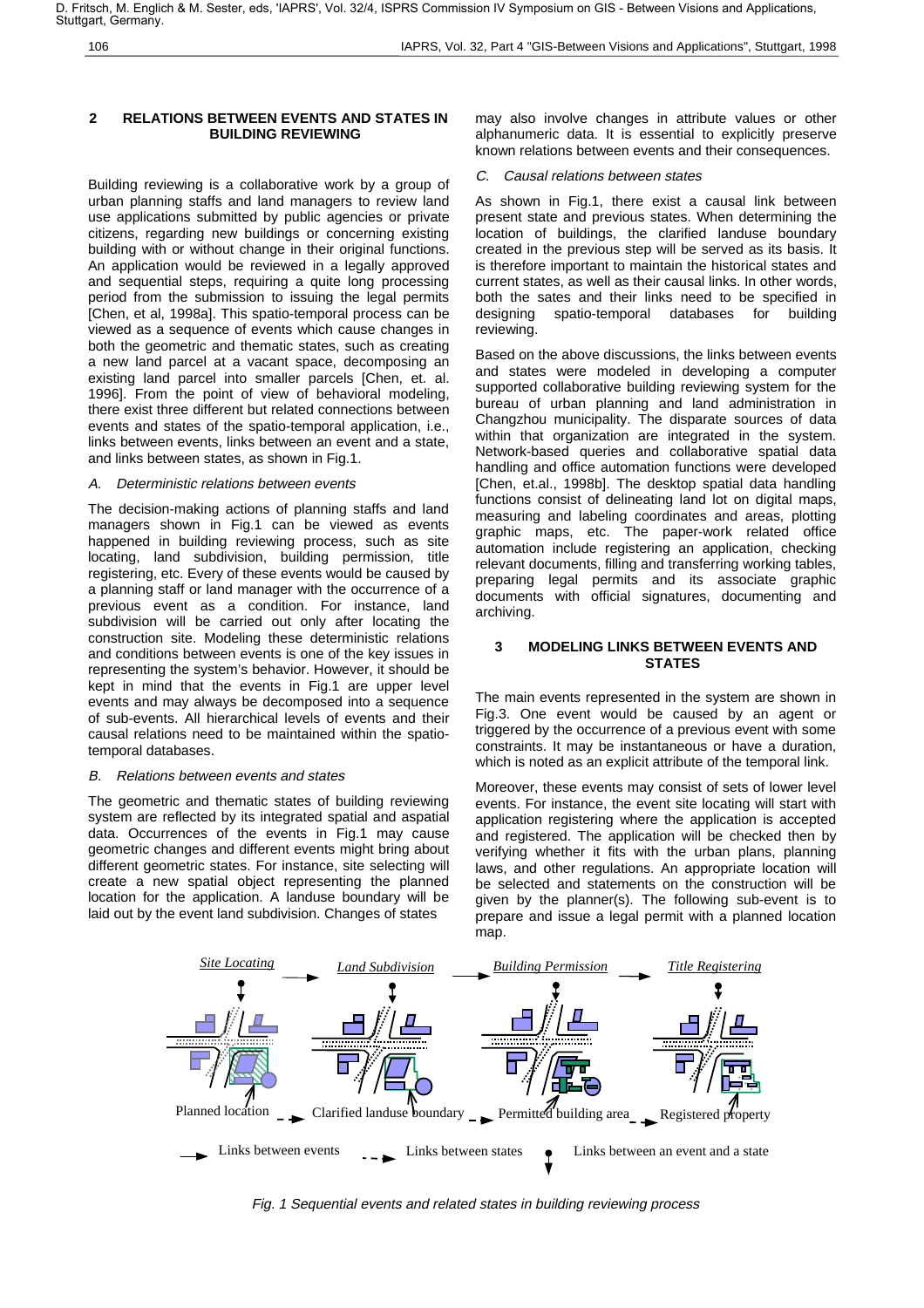Chen J. & Jiang 107

Fig.2 Three kinds of links between events and states



Fig. 3 First-level events in building reviewing process

The relations between these events (i.e., aggregation links, triggering chaining between events) should also be identified and represented with a hierarchical structure. An event schema will be further developed for describing the application behavior in terms of events. For a submitted building application, a sequence of legally defined events will be executed by planning staffs and land managers according to the nature of the applied case.

While linking these events along a time-line, the new states brought out by them need also be explicitly represented. The successive spatial states in the building reviewing system are defined as composite spatial objects, such as planned location, clarified landuse boundary, permitted building area, registered property. A new state would be created or modified on the basis of the previous one. For instance, the clarified landuse boundary is delineated within the area of the planned location. In fact, the spatial and aspatial data produced at each processing stage of building reviewing will be transferred to the next working stage.

In order to represent explicitly the casual linkages between these states, an causal entity-relation diagram (CERD) was designed by the authors in Fig.5. It should be noted that each state discussed here might be composed of sets of primitive spatial objects. These primitive spatial objects are defined and represented in the federated structural schema of the database [Chen, et.al, 1998a].

The 'event-list' in the middle of Fig.6. is an ordered event flow, where sequent events are connected with relevant states. This event flow provides both the system designers and users with an overview of the behavior of building review process. It makes it easier to query spatio-temporal changes, such as what event(s) happened at a given time period and what changes have been caused by the event(s).



Fig. 4 Lower-level events in building reviewing process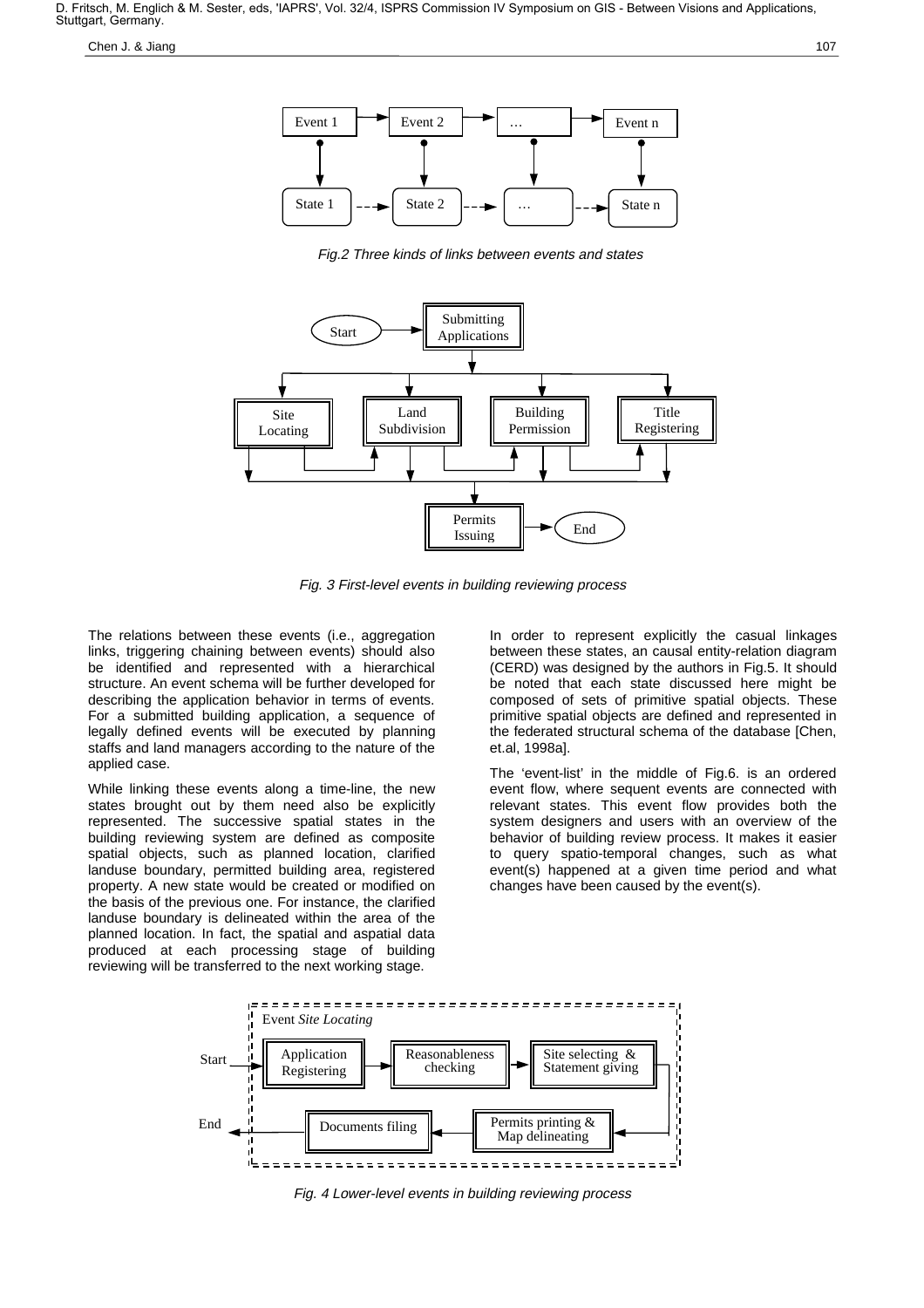

Fig. 5 A causal entity-relation diagram of states in building reviewing

# **4 EVENT-BASED SPATIO-TEMPORAL QUERIES**

Among the various queries of the building reviewing system, some kinds of event-based queries are developed for accessing event-related spatio-temporal data.

# A. Event-based process query

For a given building application, it is easy to access the current, previous and following reviewing steps with the event-list. In other words, it is possible to know how many steps the building application has gone through, what are the current and the other remained reviewing stages.

It is also possible for a given reviewing stage to know how many application cases have been reviewed in a given period of time and what are the applications under reviewing. This kind of process query is very often used by the administrator(s), planning staffs and land managers. Moreover, process query may be answered at different levels with the hierarchical structure of events.

# B. Event-based change query

The relevant states and other documents can also be retrieved with the help of the linkages between events and the states. For instance, tracking issued permits is a regular work in the urban development control which is based on the distribution of all the parcels approved or building occupancy permitted. It can be viewed as the overall changes caused by the relevant events since a specific time and can be retrieved from the modeled relations between events and stages.



Fig. 6 Event flow with associated states